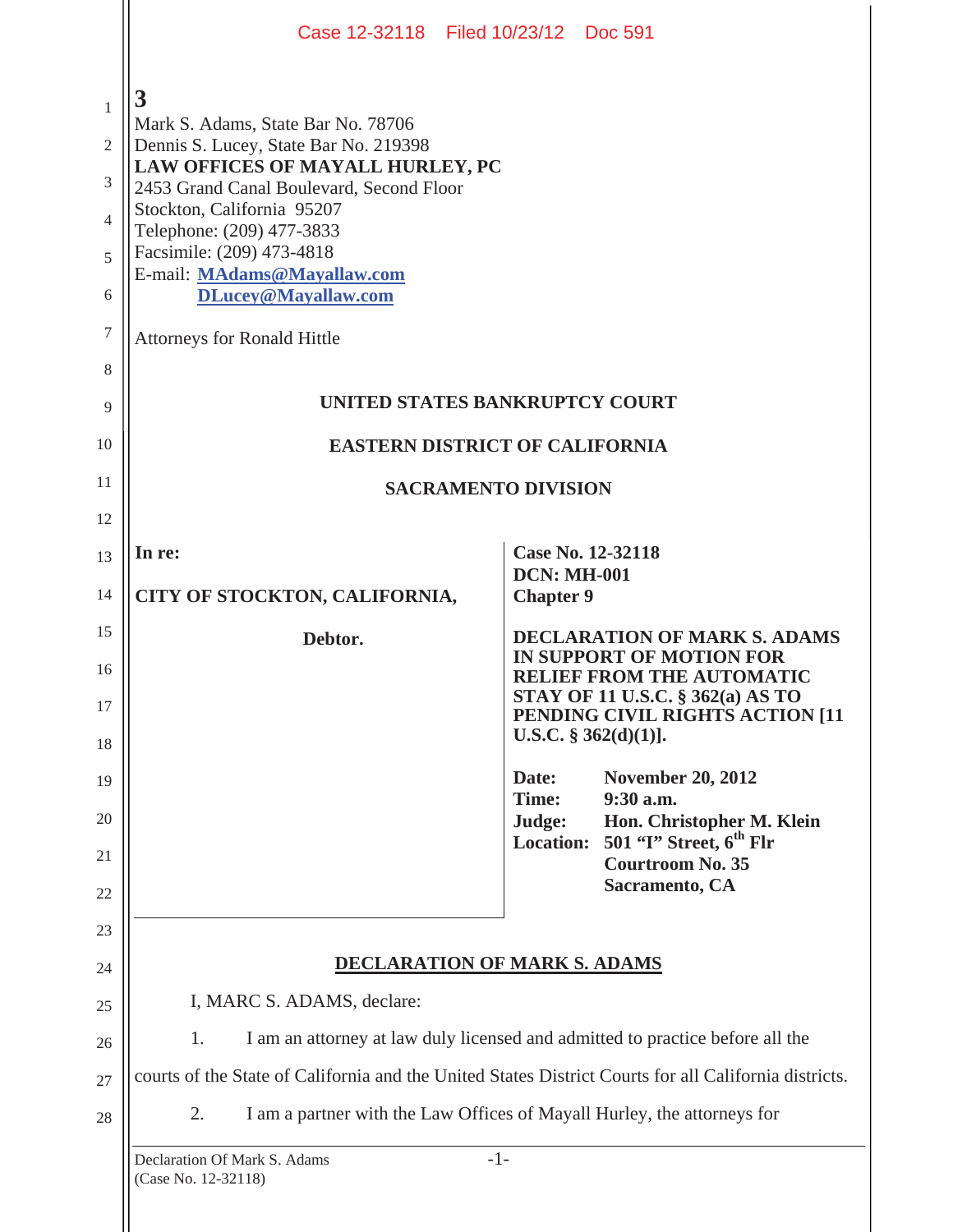## Case 12-32118 Filed 10/23/12 Doc 591

RONALD HITTLE ("Movant") in the federal civil rights case HITTLE v. CITY OF

2 3 4 STOCKTON, *et al* now pending before the United States District Court for the Eastern District of California (Case No. 2:12-cv-00766-GEB-KJN) (the "District Court Action") and in this bankruptcy action.

3. Modifying the automatic stay in this bankruptcy action to permit the District Court Action to proceed to judgment would completely resolve the question of liability as to the Debtor, their insurer(s) or indemnitor(s), and the Non-Debtor Defendants in the district court case, thereby liquidating Movant's claim in this bankruptcy case.

4. The District Court Action will not interfere with the bankruptcy case. Rather, it will help to streamline the case by liquidating the Movant's claim in a single case instead of multiple federal cases, as will be required to liquidate the claim within the bankruptcy case.

1

5

6

7

8

9

10

11

12

5. The District Court Action does not involve Debtor as a fiduciary.

13 14 6. No specialized tribunal has been established, nor will one be required in The District Court action.

15 16 17 18 19 20 7. I am informed and believe that the Debtor is protected to some degree by coverage for employment practices liability of the kind alleged in the district court action, under a joint powers agreement and/or one or more policies of insurance. Since discovery has been prevented in the District Court Action by the filing of this bankruptcy case, I have not yet been able to investigate and obtain documentation of that coverage. I do not currently know whether any insurer or Joint Power Authority to which the Debtor belongs has assumed responsibility for defending the District Court Action.

8. The District Court Action primarily addresses the liability of the Debtor and the Non-Debtor Defendants for the acts of the Non-Debtors, individually and in their official capacities with Debtor. The liability of any insurer, indemnitor or other source providing Debtor with coverage for employment practices liability will also be established in that action.

26 27 9. Permitting Movant to proceed with the district court action will not prejudice the interests of other creditors, it will only liquidate Movant's existing contingent claim.

28

21

22

23

24

25

10. I am informed and believe that Movant's claim is not subject to equitable